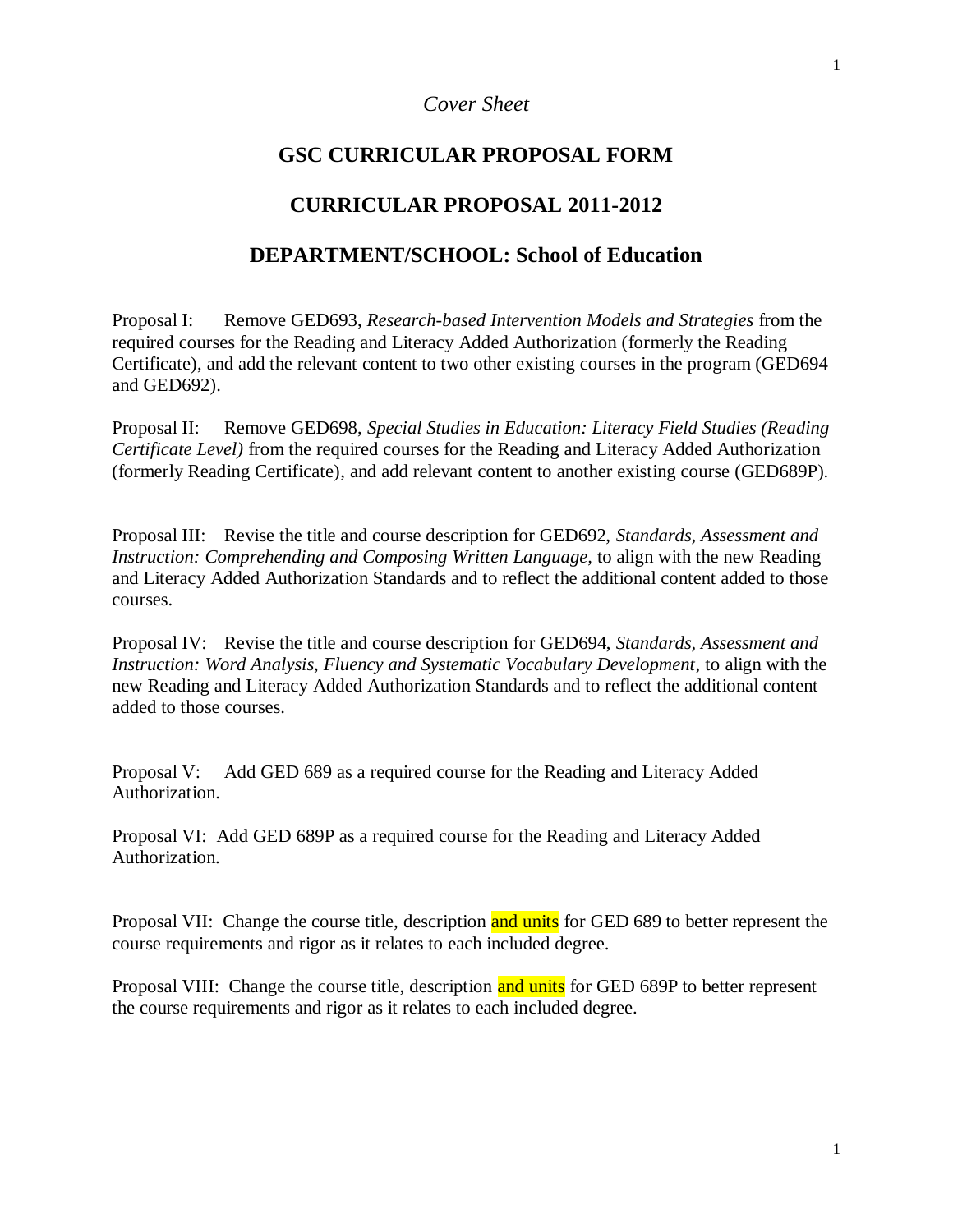| Total course additions:     | $\overline{2}$ |
|-----------------------------|----------------|
| Total course deletions:     | 2              |
| Total unit additions:       | $\mathbf{1}$   |
| Total unit deletions:       | $\overline{1}$ |
| Staffing increase/decrease: | 0              |
| Library resourcing impact:  | none           |
| Net Financial impact:       | none           |

Signature Dean of the School/ Department Chair

# **DEPARTMENT/SCHOOL School of Education**

# **Program: Reading and Literacy Added Authorization (currently known as Reading Certificate)**

## **PROPOSAL I: Remove GED693 (3),** *Research-based Intervention Models and Strategies* **from the required courses for the Reading and Literacy Added Authorization.**

Rationale: The Commission on Teacher Credentialing has issued a new Reading and Literacy Added Authorization that will replace the existing Reading Certificate program. The new added authorization has new standards to which we must align our coursework. Only some of the content of our current course GED693, *Research-based Intervention Models and Strategies*, is aligned with the new standards, and it is that course content we will add to three other existing courses in our program in order to meet the new standards of the Reading and Literacy Added Authorization (GED694, GED692 and GED689).

## **PROPOSAL II: Remove GED698 (1),** *Special Studies in Education: Literacy Field Studies (Reading Certificate Level)* **from the required courses for the Reading and Literacy Added Authorization.**

Rationale: GED698 is a 1-unit project course Reading Certificate candidates take after they have completed the other four Reading Certificate requirements. The purpose of this course is to support candidates as they complete their final research project related to the teaching of reading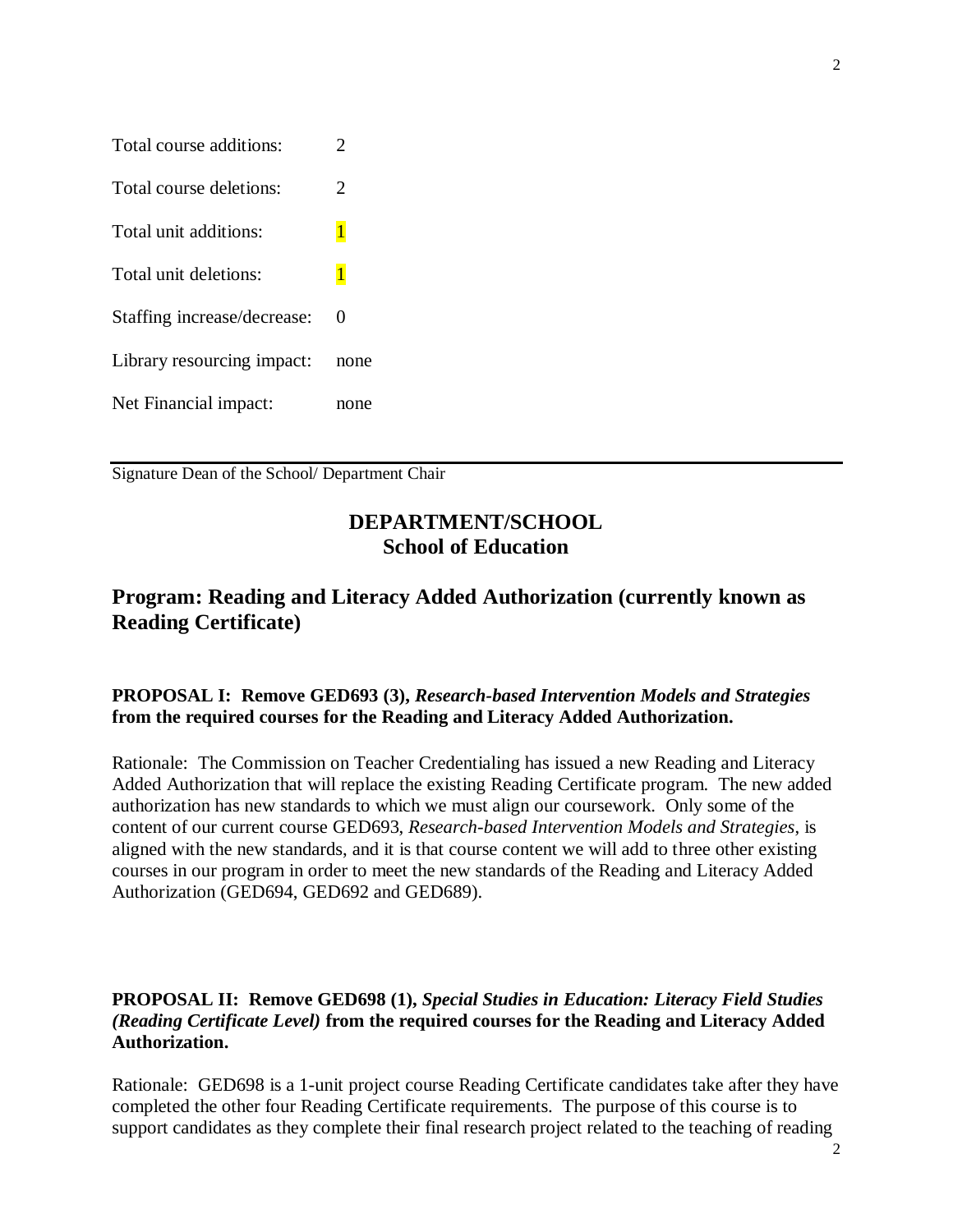and the implementation of intervention strategies with students. In the current Reading Certificate program, research design and project development are covered in each of the courses along the way, and GED698 is where they get project support. In this proposal, we aim to have all students in our graduate degrees take the same research methods course, GED689, so all candidates are learning research methods together and are held to the same high standards and criteria (rather than the Reading Certificate candidates learning research methods "along the way"). Finally, all students will register for the same 1-unit "project" course, GED689P, and that is where the focus of each candidate's project are differentiated and supported. This will also support healthy class sizes in our research methods courses if all graduate degree candidates from MAT, MATL and Reading Certificate are participating in the same course.

### **PROPOSAL III and PROPOSAL IV: Revise the titles and course descriptions for GED692,** *Standards, Assessment and Instruction: Comprehending and Composing Written Language* **and GED694,** *Standards, Assessment and Instruction: Word Analysis, Fluency and Systematic Vocabulary Development,* **to align with the new Reading and Literacy Added Authorization Standards.**

Rationale: Because we are eliminating the Research-based Intervention Models course (GED693), we need to insert into the other reading courses the intervention strategies content from this course that is still applicable to the new standards. Therefore, we propose the following titles and courses descriptions:

#### (changes are in boldface and red)

### GED692 (3) COMPREHENDING AND COMPOSING WRITTEN LANGUAGE: STANDARDS, ASSESSMENT, INSTRUCTION **AND INTERVENTION**

Candidates Planning, organizeing, implementing, manageing, and evaluateing explicit instruction of: comprehension strategies and study strategies, literary response and analysis skills, and all components of the writing process. Candidates focus on providing universal access to narrative and expository texts (including content area textbooks and multicultural literature). Emphasis is given to strengthening skills in creating a culture of literacy by aligning State Standards and assessment results with the selection and appropriate use of instructional programs, intervention strategies and appropriate materials based on current research in literacy. Candidates will have a concurrent experience in a PreK-12 fieldwork setting in order to complete assignments and apply their skills.

*Prerequisite: Admission to the Reading Certificate and Literacy Added Authorization Program.*

## GED694 (3) **RESEARCH-BASED LITERACY INSTRUCTION FOR ALL STUDENTS:**  STANDARDS, ASSESSMENT, INSTRUCTION **AND INTERVENTION**

Students explore research and best practices related to systematic literacy development at all grade levels and the curriculum to address the specific needs of diverse groups of students. Candidates will learn component of research-based literacy instruction, including: oral language development*,* word analysis*,* fluency*,* vocabulary development, listening and reading comprehension, and written language development. Emphasis is given to strengthening skills in aligning State Standards, contents of the *California Preschool Learning Foundations and Frameworks* (Volume1) and the *California Reading/Language Arts Framework* and assessment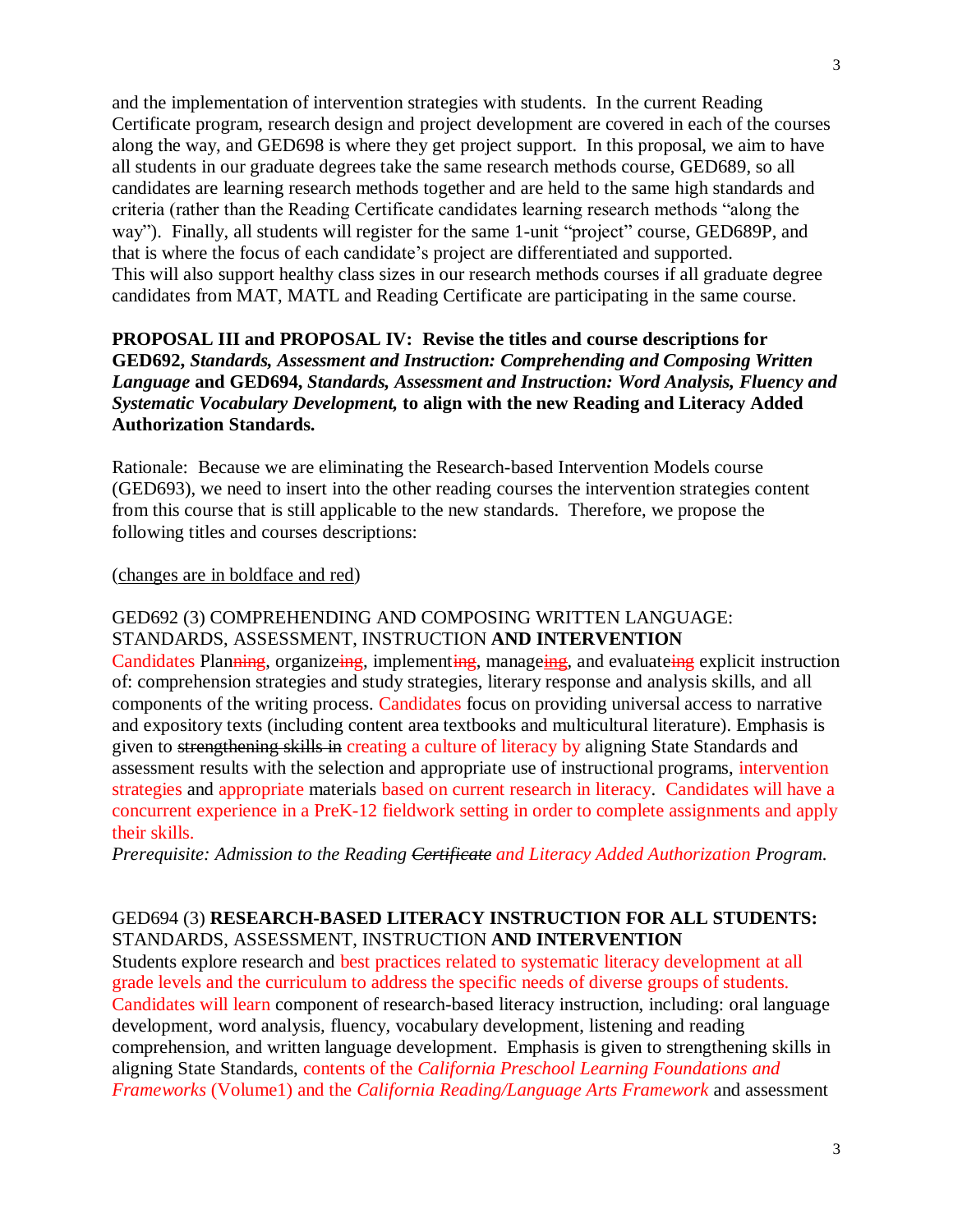results with the selection and appropriate use of instructional strategies, materials and programs. *Prerequisite: Admission to the Reading Certificate and Literacy Added Authorization Program*

## **PROPOSAL V and VI: Add GED 689 and GED 689P as a required course for the Reading and Literacy Added Authorization.**

Rationale: These two courses will capture the research methods content and culminating project support for the 4 units of coursework we are eliminating from the current Reading Certificate. With minor revisions, these two courses will better meet the new RLAA Standards, and all research candidates will take these courses for their final Research Design experience.

## **Proposal VII and VIII: Change the course title, descriptions and units for GED 689 and GED 689P to better represent the course requirements and rigor as it relates to each included degree.**

Rationale: Several Master's degrees will be taking this culminating course so the current course description needs to be modified to capture the requirements of each degree program included. In addition, the language needs to indicate that this is a culminating course and should be taken at the end of the course sequence, as well as the required timeline for finishing the research project. Lastly, the distribution of units for completing GED689 and GED689P, still a total of 4 units, will more accurately reflect the workload of these courses across the time span they are taken.

### Current Course titles and descriptions:

#### GED 689: Master's Project (3)

*Master's Project* is a course designed to explicitly support M.A. candidates in developing and internalizing the essential knowledge, skills, and dispositions to conduct basic action research that transforms their teaching and significantly impact student learning in their own classrooms on a daily basis. The Five Core Propositions of the National Board for Professional Teaching Standards serve as the foundation for developing essential Action Research topics.

### GED 689P: Action Research Project Support (1)

*The Action Research Project Support* course is designed to explicitly support candidates in developing the written product and the oral presentation of an action research project developed during the GED 689 Seminar course. Individual faculty mentors are assigned to each candidate to complete a five-chapter paper representing the process, implementation and results of an original research experience in the candidate's own classroom environment.

#### Proposed Course titles and descriptions:

### GED 689: Master's Research Design (2)

This course is designed to explicitly support MAT, MATL, MA in Special Education and Reading and Literacy Added Authorization candidates in developing and internalizing the essential knowledge, skills, and dispositions to conduct an investigation of primary sources. The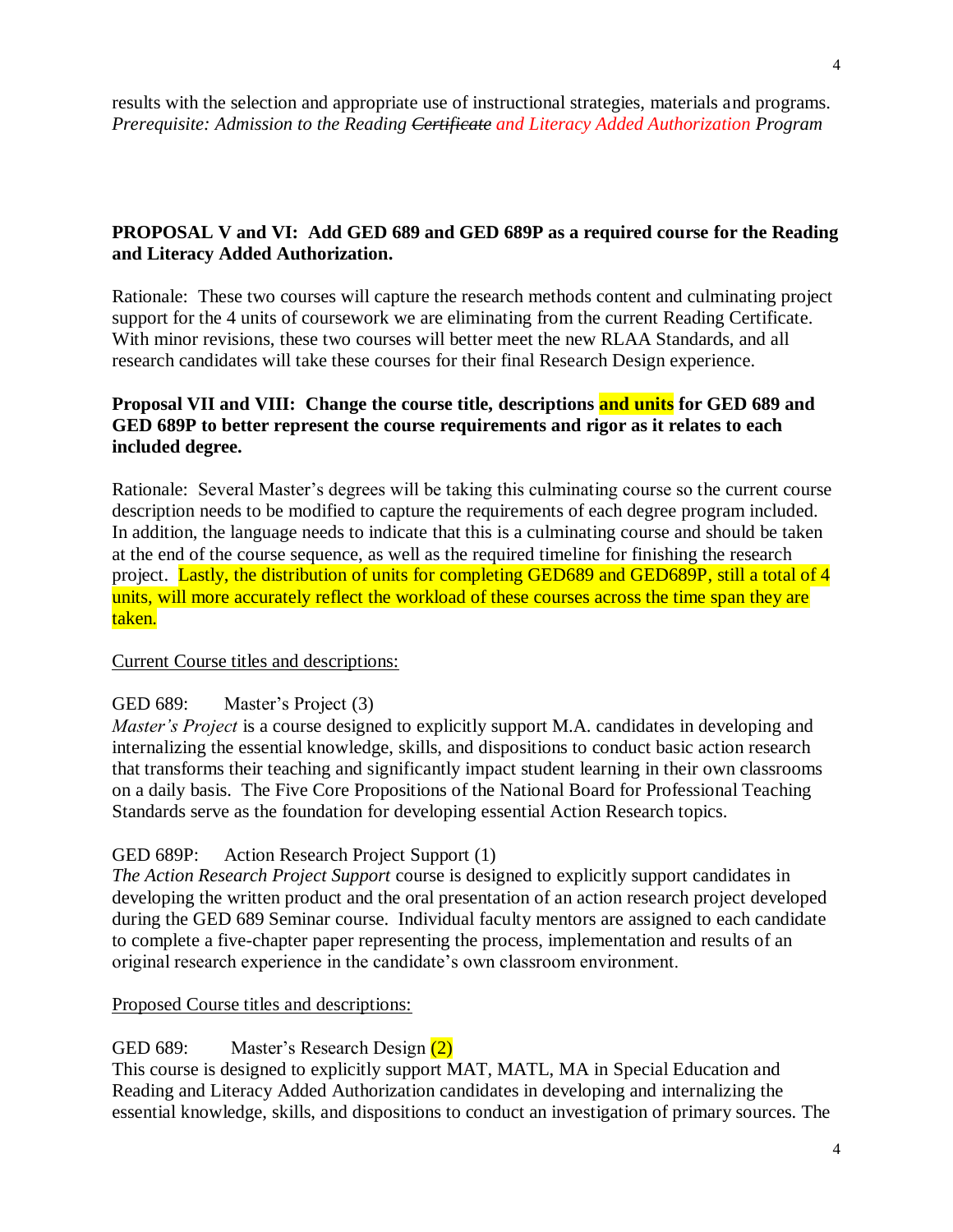course is intended to demonstrate the student's ability to work independently on a problem, to demonstrate wide familiarity with the literature in the field of the program, to demonstrate command of the techniques and principles of research, and to demonstrate ability to form valid generalizations from the data used. The candidate's learning and research previously conducted in the required Master's coursework serve as the foundation for developing essential action research or thesis topics. Enrollment spans one semester and **should** be in candidate's last semester of coursework and can be concurrent with other coursework. Enrollment in GED689P is required the term immediately following the successful completion of GED689. Portions of the course content are offered in an online format.

## GED 689P: Master's Research Design Support (1,1)

This course is designed to explicitly support Master's candidates in developing the written product and the oral presentation of a research project developed during the GED 689 course. A faculty mentor is assigned to each candidate to complete a written product and oral presentation representing the research process, which may include implementation and results of an original research experience in a classroom environment. Enrollment in GED 689P is required the term immediately following the **successful** completion of GED 689, and continuous enrollment is required each quad until the project is completed. Two units required. If candidate does not complete after two semesters enrollment, thesis extension enrollment is required until project is completed. Graded Credit/No Credit.

*Proposed Reading and Literacy Added Authorization vs. current Reading Certificate:*

| Course #               | <b>Course Title</b>                                                  | <b>Units</b>            |
|------------------------|----------------------------------------------------------------------|-------------------------|
| <b>GED 694</b>         | <b>RESEARCH-BASED LITERACY INSTRUCTION FOR ALL</b>                   | 3                       |
| (currently in this     | STUDENTS: STANDARDS, ASSESSMENT, INSTRUCTION AND                     |                         |
| program, but revised)  | <b>INTERVENTION</b>                                                  |                         |
| <b>GED 693</b>         | RESEARCH-BASED INTERVENTION MODELS AND                               | $\overline{\mathbf{z}}$ |
|                        | <b>STRATEGIES</b>                                                    |                         |
| <b>GED 692</b>         | COMPREHENDING AND COMPOSING WRITTEN LANGUAGE:                        | 3                       |
| (currently in this     | STANDARDS, ASSESSMENT, INSTRUCTION AND INTERVENTION                  |                         |
| program, but revised)  |                                                                      |                         |
| <b>GED 628</b>         | USING TECHNOLOGY TO SUPPORT STUDENT LEARNING                         | $\mathbf{2}$            |
| (currently in this     |                                                                      |                         |
| program)               |                                                                      |                         |
| <b>GED 698</b>         | <b>Special Studies in Education: Literacy Field Studies (Reading</b> | $\overline{\mathbf{1}}$ |
|                        | <del>Certificate Level)</del>                                        |                         |
| GED 689/689P           | <b>GED 689: MASTER'S RESEARCH DESIGN</b>                             | $\mathbf{2}$            |
| (existing courses, but | <b>GED 689P: MASTER'S RESEARCH DESIGN SUPPORT</b>                    | 1, 1                    |
| added to this program) |                                                                      |                         |
|                        |                                                                      |                         |
| Total                  |                                                                      | 12                      |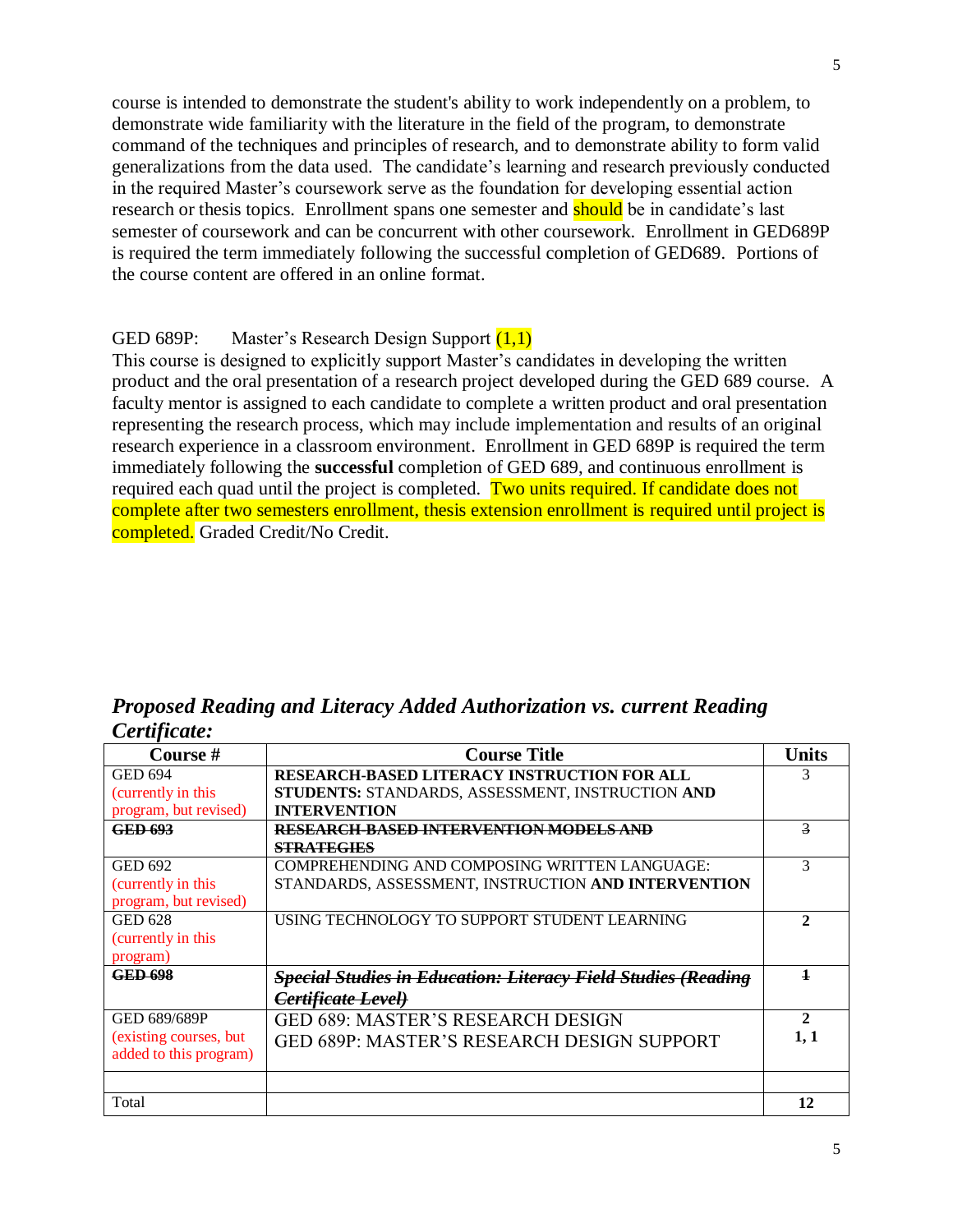### **Actual Catalog Copy after revision:**

### **Reading and Literacy Added Authorization**

This added authorization is a 12-unit program for credentialed teachers who want specialized certification to teach reading in the PreK-12 setting. The program follows an explicit philosophy and purpose based on current, confirmed, replicable and reliable research in literacy as referenced in the *California Preschool Learning Foundations and Frameworks* (Volume 1) and the *California Reading/Language Arts Framework*.

Upon successful completion of all coursework, candidates may apply to the California Commission on Teacher Credentialing (CCTC) for the Reading and Literacy Added Authorization. Candidates must have completed three years of successful K-12 teaching at the time of submission to CCTC for this certificate. Please contact the credential analyst at the regional center for further information.

# *Program Learning Outcomes*

## *Candidates who complete the Reading and Literacy Added Authorization program will be able to:*

**Equip**: Maintain competencies in knowledge and skills by demonstration of the following:

- 1. Utilize research-based instructional practices, intervention models and strategies in literacy instruction to benefit all students.
- 2. Plan effective instructional practices by the application of the *California Preschool Learning Foundations and Frameworks* (Volume 1) and the *California Reading/Language Arts Framework* to maximize student success and to effectively teach all students – special needs, diverse cultural groups, and second language learners.

**Transform**: Promote the success of all students by demonstration of the following:

- 1. Collect and analyze data to apply appropriate assessment, instruction, and differentiation in the field.
- 2. Cultivate on-going self-evaluation and life-long learning habits that promote PLNU dispositions of noble character.

**Empower:** Promote the success of all students by demonstration of the following: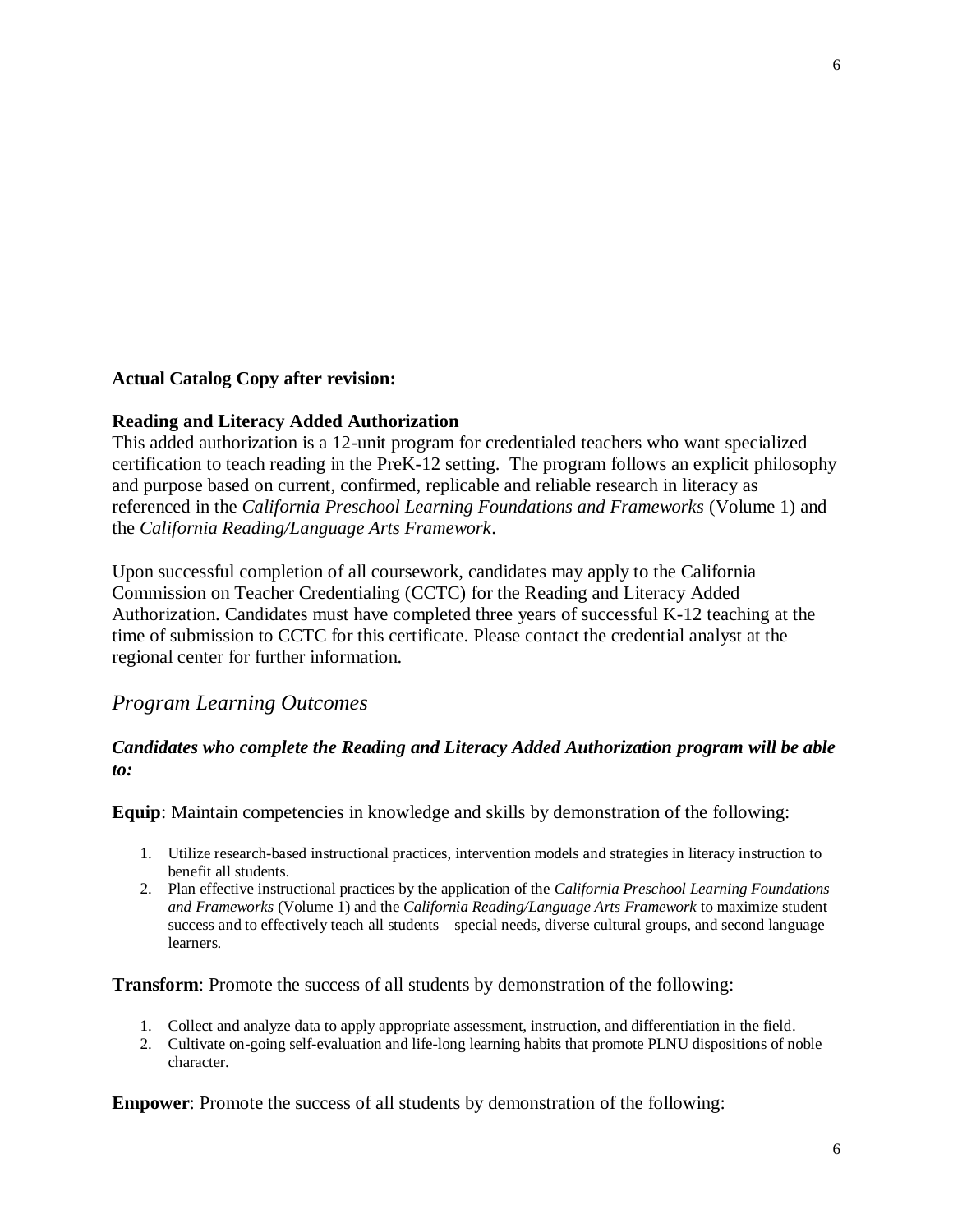- 1. Research and identify research-based strategies to help struggling readers.
- 2. Reflect on the research based strategies that were applied during intervention and how they had implications for the candidate's instructional practices and school-wide professional development.

### *Program Eligibility for the Reading and Literacy Added Authorization*

See the degree to which the certificate program is attached.

#### *Graduation Requirements*

See the degree to which the certificate is attached.

*Candidates complete the following coursework:*

| <b>COURSE TITLE</b> |                                                                                                                                           | <b>UNITS</b>   |
|---------------------|-------------------------------------------------------------------------------------------------------------------------------------------|----------------|
|                     | GED 628 Using Technology to Support Student Learning                                                                                      | $\mathfrak{D}$ |
|                     | Comprehending and Composing Written Language: Standards, Assessment, Instruction and<br>GED 692 $\frac{\text{Comp}}{\text{Intervention}}$ | 3              |
|                     | GED 694 Research-based Literacy Instruction for All Students: Standards, Assessment, Instruction and<br>Intervention                      | 3              |
|                     | GED 689 Master's Research Design                                                                                                          | $\mathcal{L}$  |
|                     | GED 689P Master's Research Design Support                                                                                                 | 2              |

#### **Course Descriptions:**

# **GED 692 (3) COMPREHENDING AND COMPOSING WRITTEN LANGUAGE: STANDARDS, ASSESSMENT, INSTRUCTION AND INTERVENTION**

Candidates Plan, organize, implement, manage, and evaluate explicit instruction of: comprehension strategies and study strategies, literary response and analysis skills, and all components of the writing process. Candidates focus on providing universal access to narrative and expository texts (including content area textbooks and multicultural literature). Emphasis is given to creating a culture of literacy by aligning State Standards and assessment results with the selection and appropriate use of instructional programs, intervention strategies and appropriate materials based on current research in literacy. Candidates will have a concurrent experience in a PreK-12 fieldwork setting in order to complete assignments and apply their skills. *Prerequisite: Admission to the Reading and Literacy Added Authorization Program.*

## **GED 694 (3) RESEARCH-BASED LITERACY INSTRUCTION FOR ALL STUDENTS: STANDARDS, ASSESSMENT, INSTRUCTION AND INTERVENTION**

Students explore research and best practices related to systematic literacy development at all